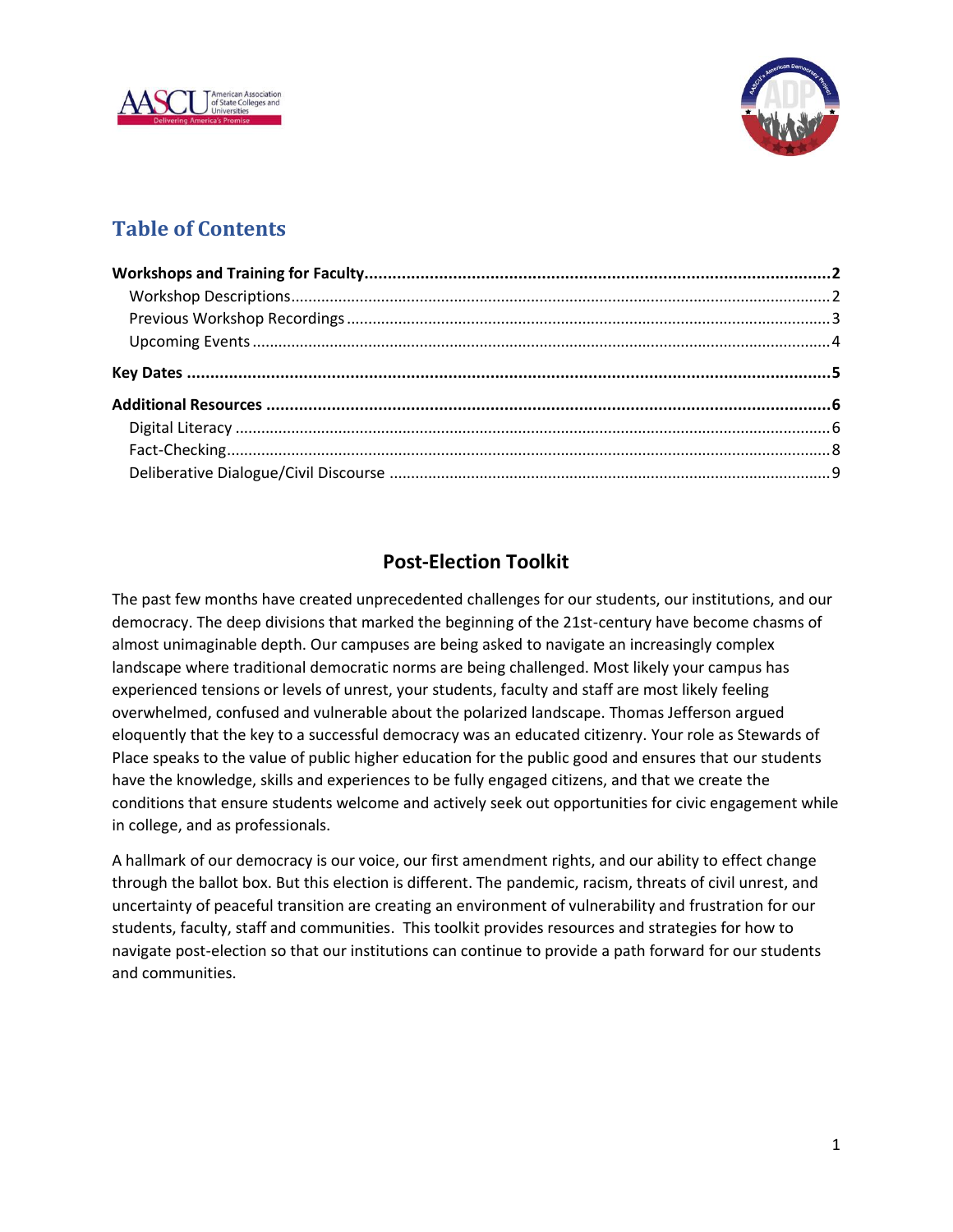



### **Workshops/ Training for Faculty and Staff**

- Deliberative Dialogue, Civil Discourse training
- Digital Literacy training
- Understanding Ideology and Bias via the 4Quad Diagnostic

We have also created a **Community of Practitioner** portal for faculty and staff to get advice and resources from ADP peers and to find mentors - <https://discord.gg/HNj88Qd>

ADP is running multiple national deliberative dialogue events to debrief and discuss the election, open to faculty, staff and students. Contact Felice Nudelman [nudelmanf@aascu.org](mailto:nudelmanf@aascu.org) and Cathy Copeland [copelandc@aascu.org](mailto:copelandc@aascu.org) for the schedule, or to arrange workshops, training and deliberative dialogue events for your campus.

#### **Workshop Descriptions**

#### **Deliberative Dialogue Workshop**

This workshop provides training in how to lead civil discourse and deliberative dialogue in the classroom or as larger campus, or campus-community activity. Our experts will discuss how to create an environment for safe and inclusive civil discourse on hot topic areas and explore the framework of intentionality and morality within deliberative dialogue, how robust civil discourse relates to student success outcomes, and provide examples of how to foster and inclusive campus environment.

#### **Digital Literacy**

The 2020 Election provides a launching pad to discuss how to navigate the post-truth era. Join experts in the fields of digital literacy and digital polarization, to explore messaging, persuasion, and rhetoric; delve into the psychological principles of mere exposure effect and trusting authorities; and discuss how to interact with "fake news," political platforms, factchecking, and charged language. We will include an indepth discussion of how the "Mind over Chatter" modules can be utilized across the divisions and discuss strategies for integrating them into your curriculum. These modules focus on the cognitive biases that make us susceptible to faulty information in the first place, as well as the many subtle framing techniques used by a variety of media to obscure and mislead. The workshop will conclude with a focus on how the popular SIFT model can be adapted for fact-checking across disciplines and areas of exploration.

#### **Understanding Ideology and Bias – the 4Quad Diagnostic**

Are your classes or events inclusive to those with different political ideologies or are they tilting more to one side of the political spectrum? How do we understand political or ideological bias, our own or others? How do you know if your political engagement committee really represents a wide spectrum of political ideologies? Learn how this free 4Quads Political Diagnostic Tool can provide insight to the political ideology makeup of your classes, teams, and committees to guide conversations and address campus climate.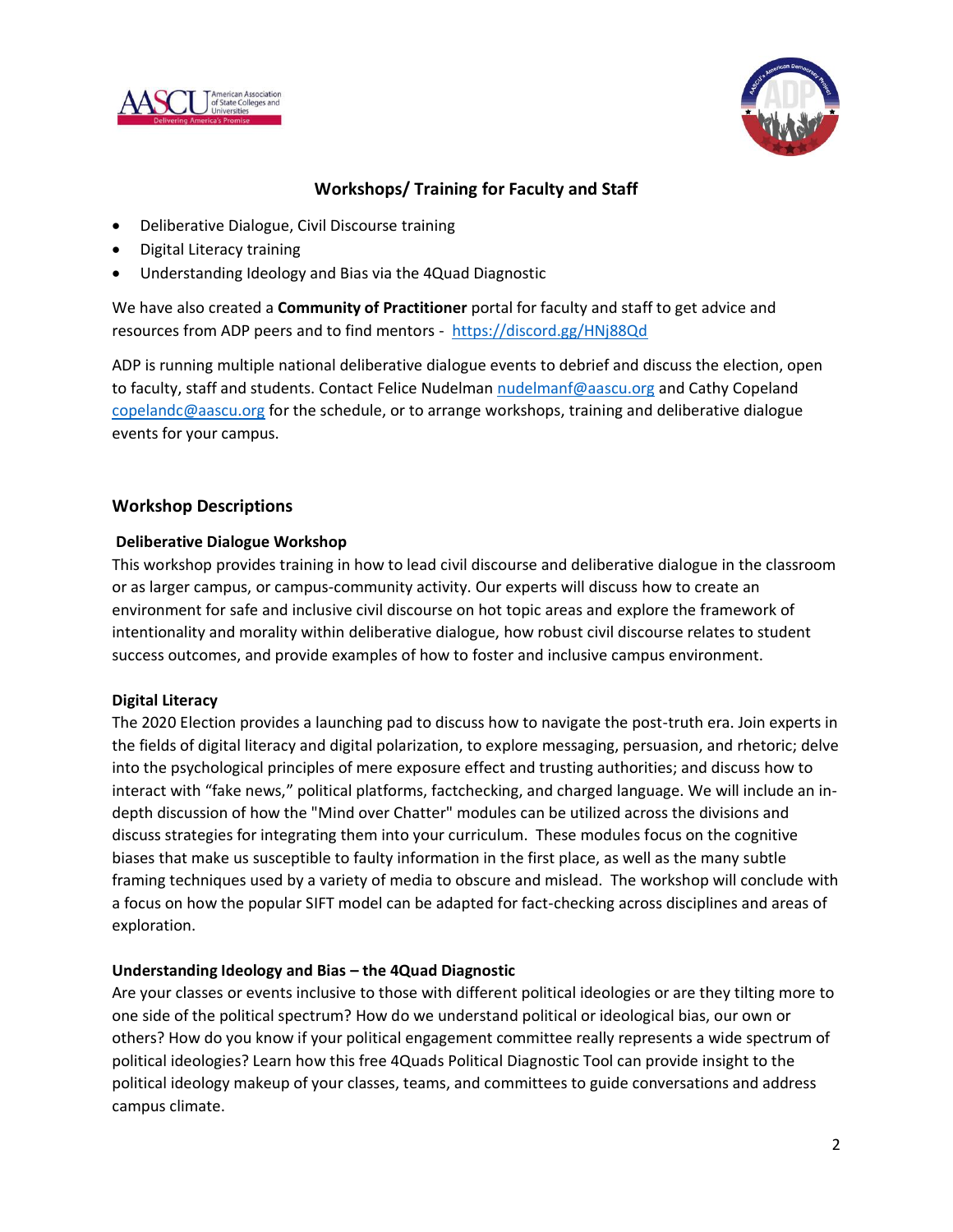



#### **Previous Workshop Recordings**

[Helping Students Navigate the Post-Election](https://aascu.sharepoint.com/:v:/s/alc/EWsXKlIw_51GiU0AIadzW88B_OzmmtjWneaS3tJV0q3CJw) (October 29, 2020): Includes strategies and resources for deliberative dialogue, ideology bias and the 4 Quad diagnostic along with other recommendations to support students as they navigate post-election

[Putting Voters First: Democratic Reforms](https://zoom.us/rec/share/Y5MS1UkpAlA1EuUPp9ibdupoQa8LZWVBSKGcmqIfTn0-tiBanUm128yfmCN1g7hc.B12Pnwm68PRHR515?startTime=1603906667000) (October 28, 2020): A conversation with Colorado State Election Director, Judd Choate.

[Deliberative Dialogue Workshop: A Deeper Dive to Prepare for Elections and Debates](https://aascu.sharepoint.com/:v:/s/alc/EbT0AkyyevtDsMtV9C9oqdEBFpiE7YVk15csMEPezc1asQ) (October 9, 2020)

[Digital Literacy Workshop: A Deeper Dive to Prepare for Elections and Debates](https://aascu.sharepoint.com/:v:/s/alc/Eb78liBFiYRCp2o48zaibrUBF9N1M6CK3iCAU9WA2aMB6A) (October 2, 2020)

[A Workshop to Prepare for](https://aascu.sharepoint.com/:v:/s/alc/ET4fBY5lpJpEhgdevcHX-n0BYbNO1DAeGJpccOLFlmS0mQ) the Elections and Debates (September 25, 2020): An overview of Deliberate Dialogue, Digital Literacy, and Voter Engagement and Education.

[Not Politics as Usual: World War Zero, a Conversation With Former Secretary of State John Kerry and](https://us02web.zoom.us/rec/share/jhVcUWmN1z_rBSC_gnC2pHl5NsG6qbdvUd_Co_3HdSjcJUlA59rcy6uPawf9TGmW.IPWQCojprAnjULx8?startTime=1599674450000)  [Former Governor John Kasich](https://us02web.zoom.us/rec/share/jhVcUWmN1z_rBSC_gnC2pHl5NsG6qbdvUd_Co_3HdSjcJUlA59rcy6uPawf9TGmW.IPWQCojprAnjULx8?startTime=1599674450000) (September 9, 2020)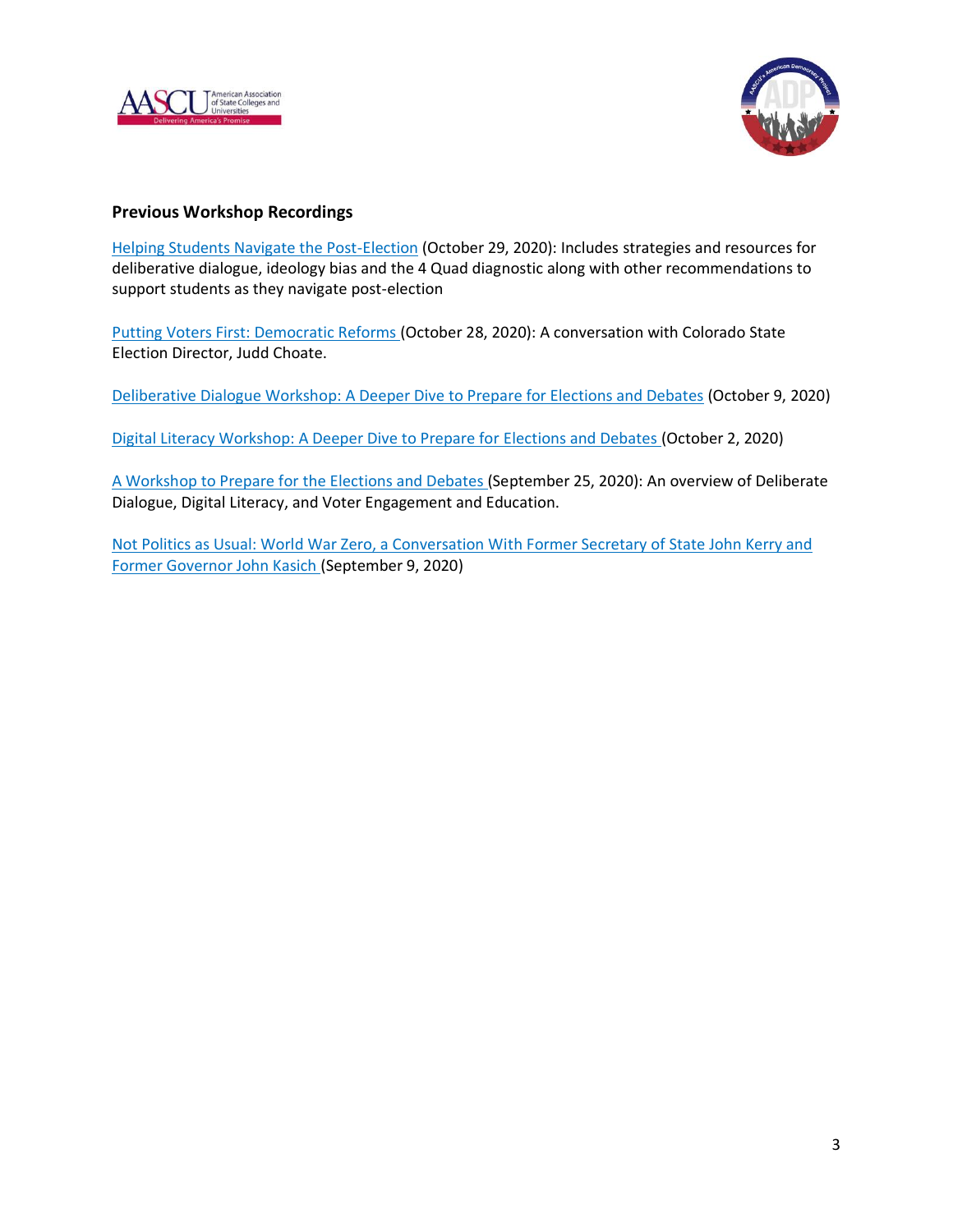



### **Upcoming Events**

### **So What Did You Think of the Election? A National Times Talk with Students Wednesday, November 11, 2020: 1-2 p.m. EST [Register here.](https://us02web.zoom.us/meeting/register/tZUkfuygqTssGNUXR0Hq7apeP6e5QLX7OJ3a)**

Join faculty, staff, and students from across the country for a national discussion to debrief and discuss the election. Designed to reach across differences and create a space for discourse, this national facilitated dialogue is based on the fundamental value of the pursuit of knowledge for the public good. We will provide access to articles covering the election and use those for guided questions and prompts for a lively conversation. Open to all ADP campuses, faculty, staff and students. [Register here](https://us02web.zoom.us/meeting/register/tZUkfuygqTssGNUXR0Hq7apeP6e5QLX7OJ3a) or contact Cathy Copeland (copelandc@aascu.org ) with questions.

**Cal U's popular Post-Election Analysis Forum livestreams Tuesday, November 10, 2020: 7 p.m. EST** *Experts will analyze results at virtual event organized by California University of Pennsylvania* Individuals across the country are invited to attend Cal U's premier election-season event – a timely analysis of election results by a panel of nationally recognized speakers, sponsored by the campus's nonpartisan American Democracy Project*.* Political analyst **Jon Delano**, the Money & Politics Editor at KDKA-TV in Pittsburgh, will serve as moderator for the **Dr. Melanie Blumberg Post-Election Analysis Forum**, presented by California University of Pennsylvania. The forum has been named for the late Dr. Melanie Blumberg, a political science professor and founder of Cal U's American Democracy Project chapter. **William Binning**, emeritus professor of political science at Youngstown State University, Ohio, will deliver a brief remembrance during the event.

Viewers can watch the event live on Zoom at [https://calu.zoom.us/j/97980229927](https://nam02.safelinks.protection.outlook.com/?url=https%3A%2F%2Fcalu.zoom.us%2Fj%2F97980229927&data=02%7C01%7Ckindl%40calu.edu%7C2ba39a66d3c24499af4708d866c30792%7C62727258691648be8f9920635977badd%7C0%7C0%7C637372335115566754&sdata=haJw%2FPXMtprfASHZt7rjW5SK7kNVJtV%2BAj9vnV6Otlw%3D&reserved=0) (ID number 979 8022 9927) or join by phone at 1-646-558-8656. Questions for Delano and the panelists may be submitted by email to [ElectionQ@calu.edu](mailto:ElectionQ@calu.edu) in advance or during the presentation.

The forum's panel of distinguished experts includes:

**• Alan Abramowitz**, the Alben W. Barkley Professor of Political Science at Emory University in Atlanta, Ga. Author of *The Great Alignment: Race, Party Transformation and the Rise of Donald Trump* (2018), he is recognized as one of the nation's leading forecasters of presidential and congressional elections. **• Rachel Bitecofer**, a nationally recognized election forecaster and a senior fellow at The Niskanen Center, a nonpartisan, nonprofit think tank in Washington, D.C. Her work has appeared in media outlets including The New York Times, The Washington Post, Politico, MarketWatch, The Guardian and the BBC. **• Amber M. Gaffney**, a social psychologist whose research focuses on group processes, intergroup relations and how people's identities mobilize social change. An assistant professor at Humboldt State University in Arcata, Calif., her work has been featured on National Public Radio and the BBC. **• Louis Jacobson**, political columnist and senior correspondent at PolitiFact. Senior author of the 2016, 2018 and 2020 editions of *The Almanac of American Politics,* he has been a visiting scholar at West Virginia and St. Bonaventure universities, & he teaches how to contribute to regional PolitiFact projects. **• Tony Norman,** a columnist and book review editor for the Pittsburgh Post-Gazette. He is president of the National Society of Newspaper Columnists, a member of the advisory board of the International Consortium of Investigative Journalists and a founding board member of the International Free Expression Project.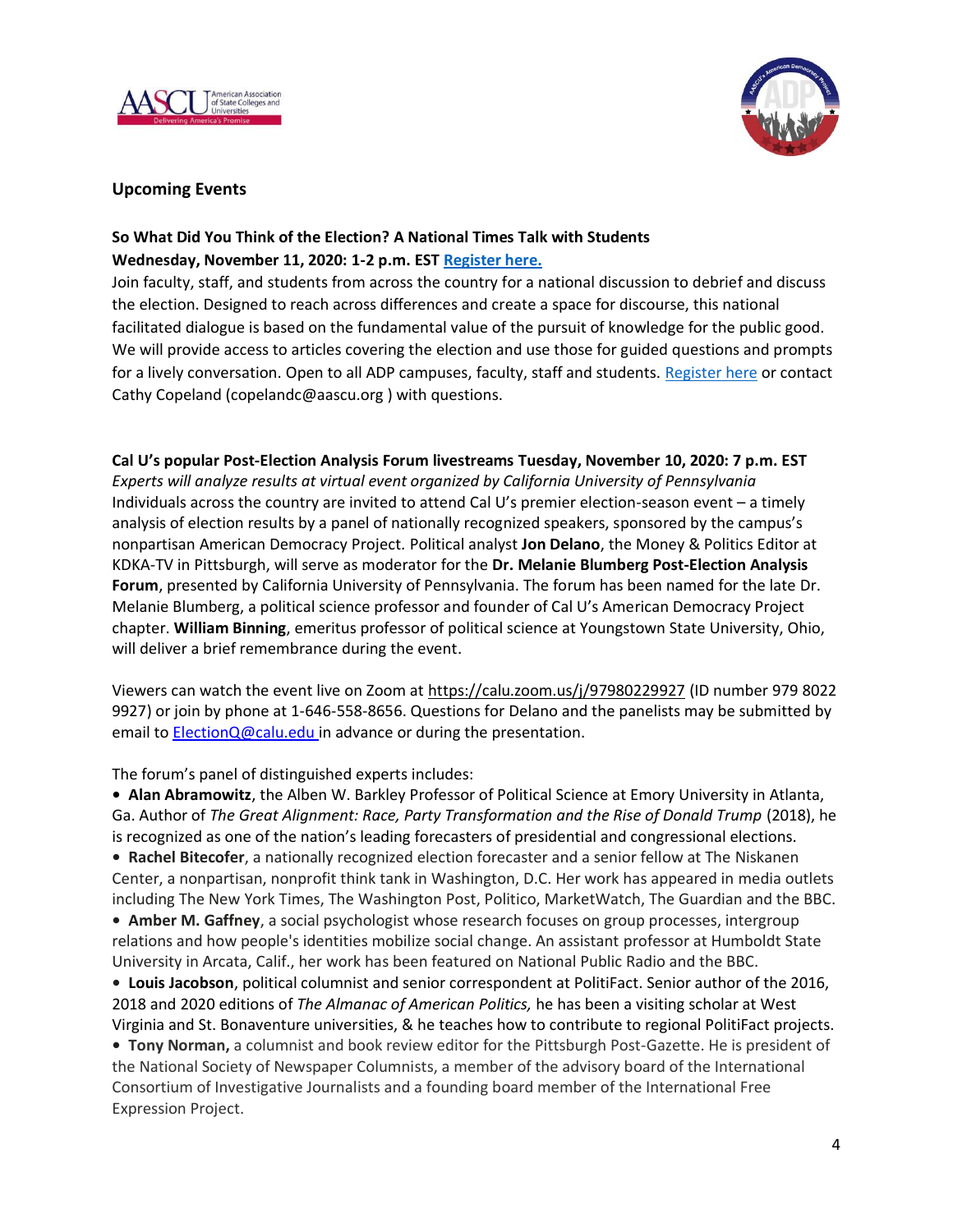



### **Key Dates**



*Chart: Civic Alliance*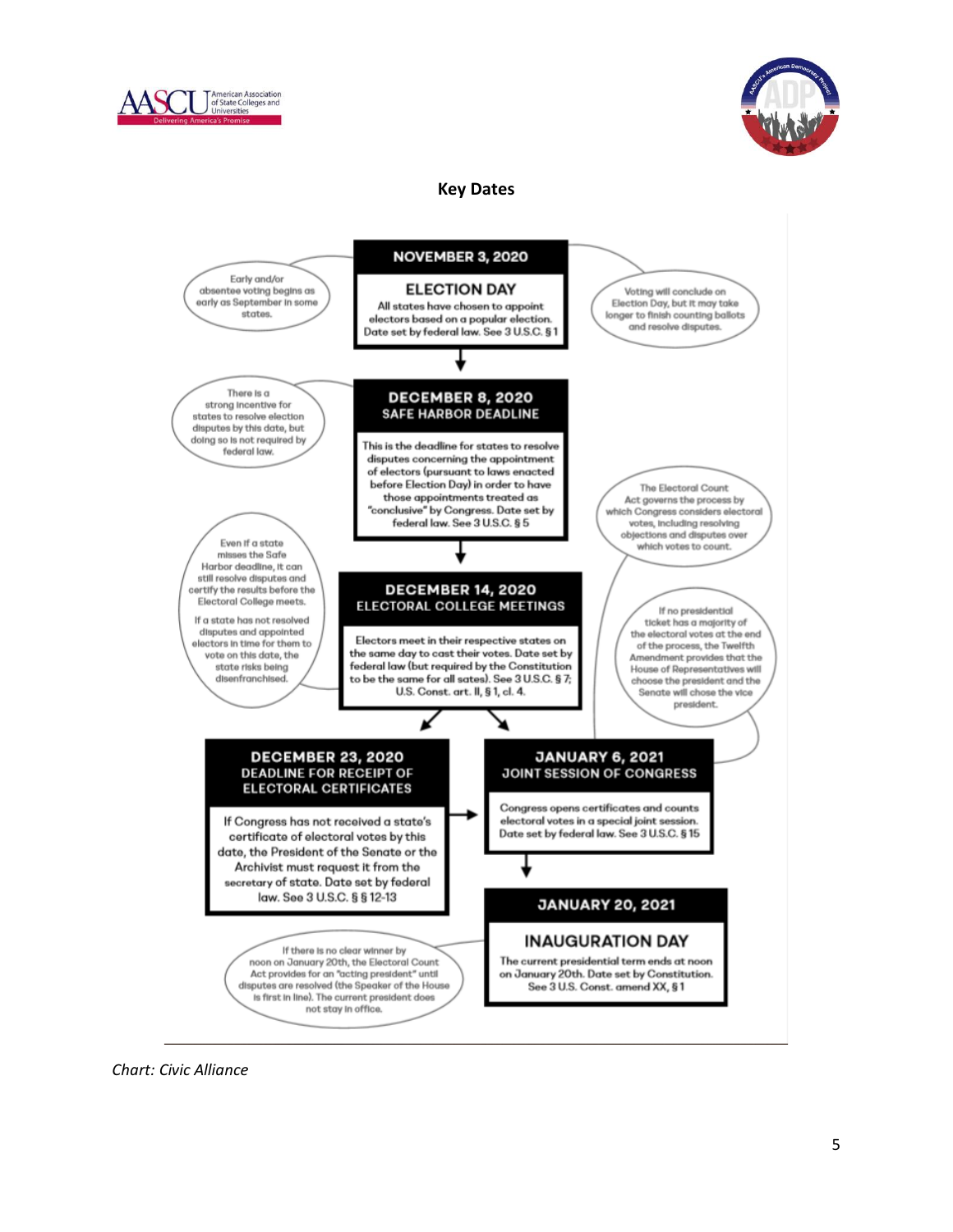



### **Additional Resources**

### **Digital Literacy**

### **SIFT: Digital Literacy Guide**

Developed by Mike Caulfield from Washington State University Vancouver, the "SIFT" is an acronym that reminds us to:



These four simple "moves"—and a handful of web-based shortcuts, several of which you probably already know—can rapidly improve digital information literacy and help curb the spread of false, misleading, manipulated, and improperly-framed information.

- If a piece of content makes you feel strong emotions, surprises you, makes you feel vindication, or creates an irresistibly strong desire to share it: **Stop**. Use that feeling as a reminder to check it. Problematic information often uses emotional resonance as its first line of attack.
- Then **Investigate the Source**. See if the sharing source has enough credibility of their own to be worth your attention or a share on social media. You can hover over with your cursor as a first check, and follow up with a URL + Wikipedia search. Also: reverse Google image search.
- If the reputation of the source is not up to the size of the claim, or if you simply want to see whether more trusted outlets are reporting on a particular claim or story, **Find Better Coverage** using a Google news search (for recent news). Watch your search terms, and keep an eye out for fact-checks in the results. If the claim is particularly contentious or breaking, you may want to wait until multiple sources report it. This is also known as "trading up" for better coverage.
- Even when you recognize a shared source, **Trace Claims, Quotes, and Media to the Original Context** to make sure the way the story, photo, or video is framed is correct. Use Control-F (or its equivalent if on a Mac or mobile) to see if terms in the summary appear in the article. Check the date to make sure that the story is truly related to current events.

Suggestions for teaching about digital literacy: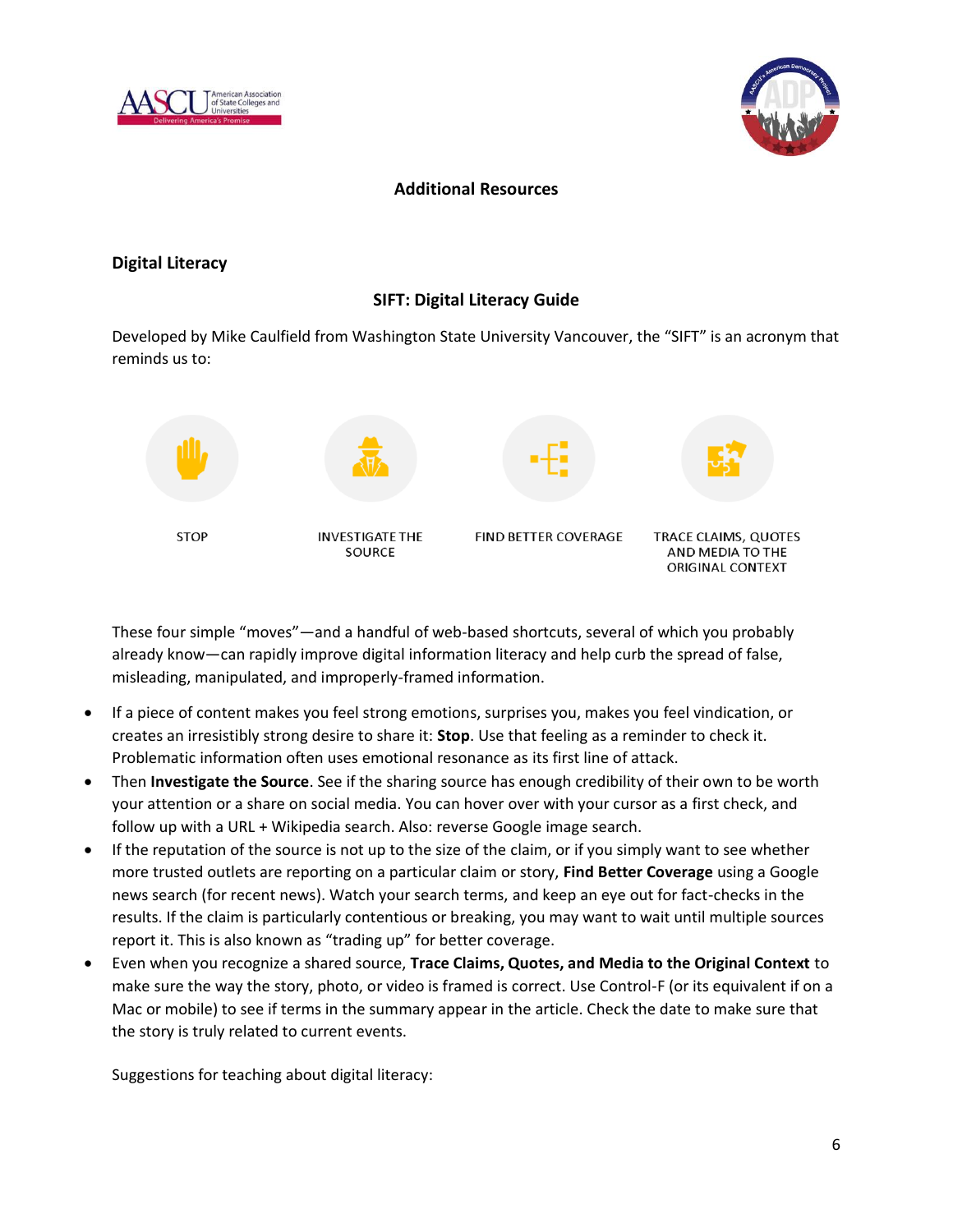



- Explore the super-abundance of information on the modern web (or "information plenitude") and how this pertains to the precipitous rise of **problematic information**
- Define **basic terminology**: disinformation, misinformation, click-bait, data-dredging (or "p-hacking"), and improper framing of information;
- Use SIFT and other web-native techniques for fact-checking and lateral reading
- Impress the necessity of practicing a daily media habit, developing a short list of trusted sources, and practicing basic mindfulness to reflect on your information diet and promote good information hygiene.

## **Introduction to Mind over Chatter: Essential Skills for Navigating the Post-Truth Era**

#### *[A blog post from March 29, 2020 by Paul G. Cook](https://paulgcook.org/2020/03/29/mind-over-chatter-essential-skills-for-navigating-the-post-truth-era/) of Indiana University Kokomo*

*Mind over Chatter: Essential Skills for Navigating the Post-Truth Era is* a series of five interactive, Canvasbased learning modules designed specifically for first-year college students and aimed at curbing the spread of problematic information in our time. Made possible by a generous grant from the Rita Allen Foundation and RTI International, these modules can be dropped into any course at almost any level. The Mind Over Chatter modules were created at Indiana University Kokomo by Mark Canada, Paul Cook, Polly Boruff-Jones (Oakland University), and Christina Downey.

Grounded in cognitive psychology and reflective pedagogy, this digital intervention provides students with a fluid set of digital skills, habits, and a basic working knowledge of how to navigate the web and social media, as well as recognize information that is false, misleading, inaccurate, manipulated, or improperly-framed. Students also learn about the complexities of information-gathering and exploration in a digital environment where information and media are abundant and cheap, while attention is rare and much more expensive.

Imminently practical and self-contained, the following modules may be completed in order or as standalone activities in virtually any course or discipline. Each module takes approximately 20 to 30 minutes to complete.

The six modules in *Mind over Chatter* are available now for free download or import i[n IU Expand](https://expand.iu.edu/browse/moc/courses/mind-over-chatter#:~:text=Mind%20Over%20Chatter%20contains%20materials,who%20are%20disseminating%20the%20content.) (open access) and the [Canvas Commons](https://iu.instructure.com/accounts/98865/external_tools/135244?launch_type=global_navigation) (Indiana University credentials required). We also encourage you to download and read the *Mind over Chatter* teachin[g manual,](https://paulgcookorg.files.wordpress.com/2020/03/moc-instructor-manual_10.10.19_final.docx) a document that includes a wealth of collaborative activities, writing projects, discussion prompts, and other materials to introduce students to the complexities of media and mindful information-gathering in the post-digital era.

The five modules (plus one epistemological overview) are as follows:

- **1. Initiation into MoC**: This overview, which is embedded in the MoC Teaching Manual, is a general overview of the nature of knowledge, facts, and truth, and how higher education works to help students form an understanding of truth in a world full of complex information and diverse perspectives.
- **2. Framing Effects**: This module introduces students to the elements of messaging, persuasion, and rhetoric that shape our understandings of the world.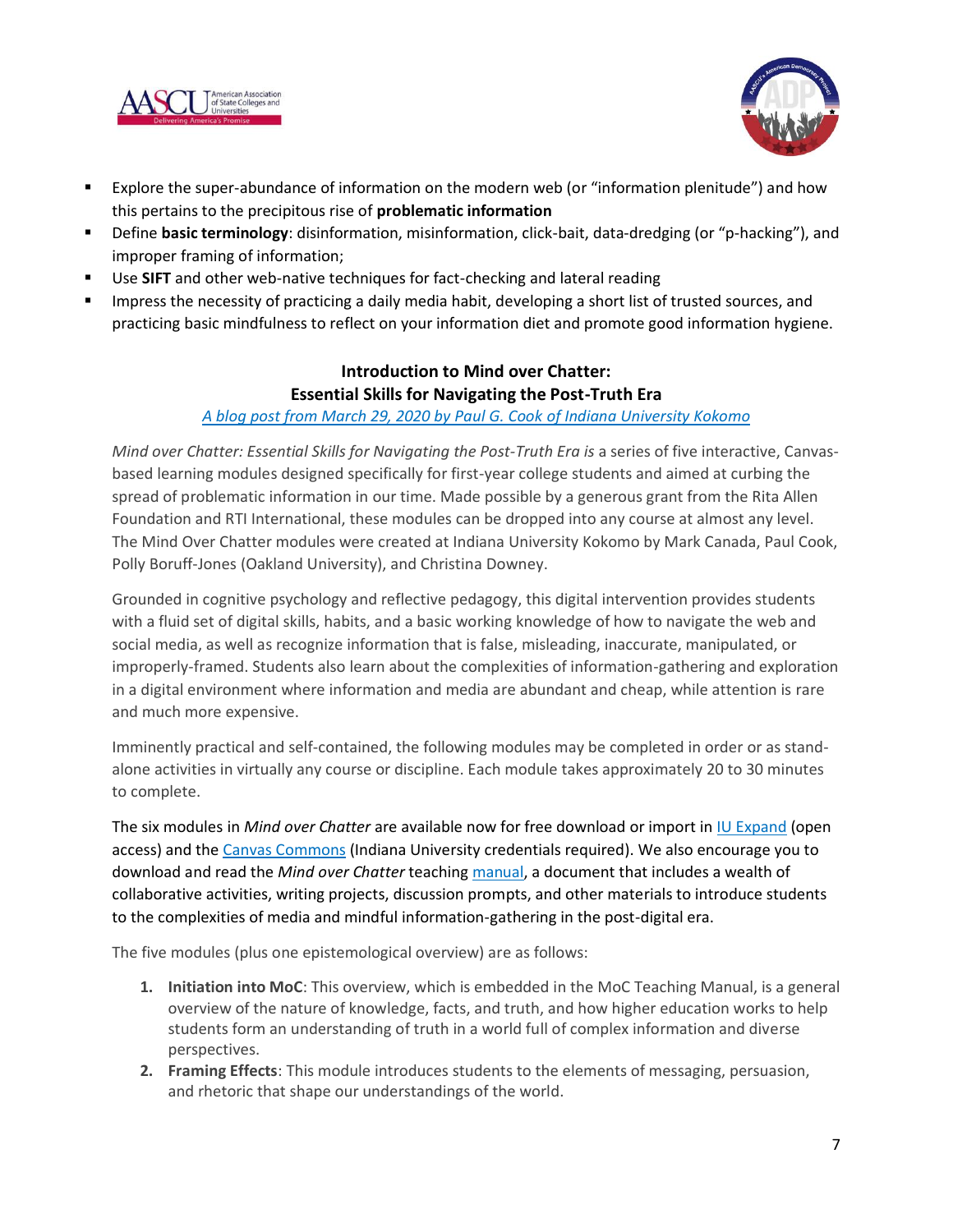



- **3. Paradox of Authority**: This module explains the relationship between knowledge and trust of authorities/experts, and how that can both help and hinder our comprehension of reality.
- **4. Mere Exposure Effect**: This module introduces students to a psychological phenomenon that influences what we believe and how we become committed to certain beliefs, ideas, and assumptions.
- **5. Confirmation Bias**: This module engages students in an interactive activity meant to reveal how our brains form rapid understandings and then work to preserve those understandings in the face of both confirming and disconfirming or even contrary evidence.
- **6. Mindfulness, Media, and Misinformation**: This module helps students understand how mindfulness, reflection, and simple web-based search techniques can help them guard against skewed, incomplete, misleading, improperly framed, or inaccurate beliefs about reality.

In the classroom, experienced writing instructors and trained peer instructors guide students in discussion, reflection, and exploration of the concepts and skills showcased in the modules. We are currently piloting *Mind over Chatter* in first-year writing courses [\(ENG-W 131\)](https://paulgcook.org/2017/08/10/eng-w-131-reading-writing-inquiry-i/) because of their focus on critical reading and literacy as students develop as academic writers, researchers, and responsible users of information.

#### **Fact-Checking Resources**

*[Sifting Through the Coronavirus Pandemic](https://infodemic.blog/)* **(Washington State University Vancouver)**

The resources on this site use the SIFT method of digital fact-checking to engage students in parsing out fact, fiction, and farce in the face of the coronavirus/COVID-19 pandemic.

#### ["A Handy List of Reputable Coronavirus Information"](https://medium.com/@melissaryan/a-handy-list-of-reputable-coronavirus-information-78b9aa153928)

This curated post includes links to sources of reputable information like the CDC and the WHO as well as a smattering of resources for detecting and debunking misinformation online.

*[Data & Society](https://datasociety.net/)* is an independent nonprofit research organization that produces original research, reports, and teaching-related documents to support evidence-based public debate about emerging technology.

*[Truth Decay: An Initial Exploration of Diminishing Role of Facts and Analysis in American Public Life](https://www.rand.org/pubs/research_reports/RR2314.html)* This Rand report explores the causes and consequences of what the authors term "Truth Decay", and examines eras of US history to identify evidence of Truth Decay's trends. It also outlines a research agenda and a strategy for investigating the causes of Truth Decay.

#### *[Snopes.com](http://snopes.com/)*

The granddaddy of urban legend fact-checking sites, Snopes has been ferreting out problematic information on the web and doing deep-dive research into urban legends since 1994.

#### *[PolitiFact.com](http://politifact.com/)*

Recipient of a Pulitzer Prize, this fact-checking website uses its patented "Truth-o-Meter" to rate the accuracy of statements made by politicians and other public figures.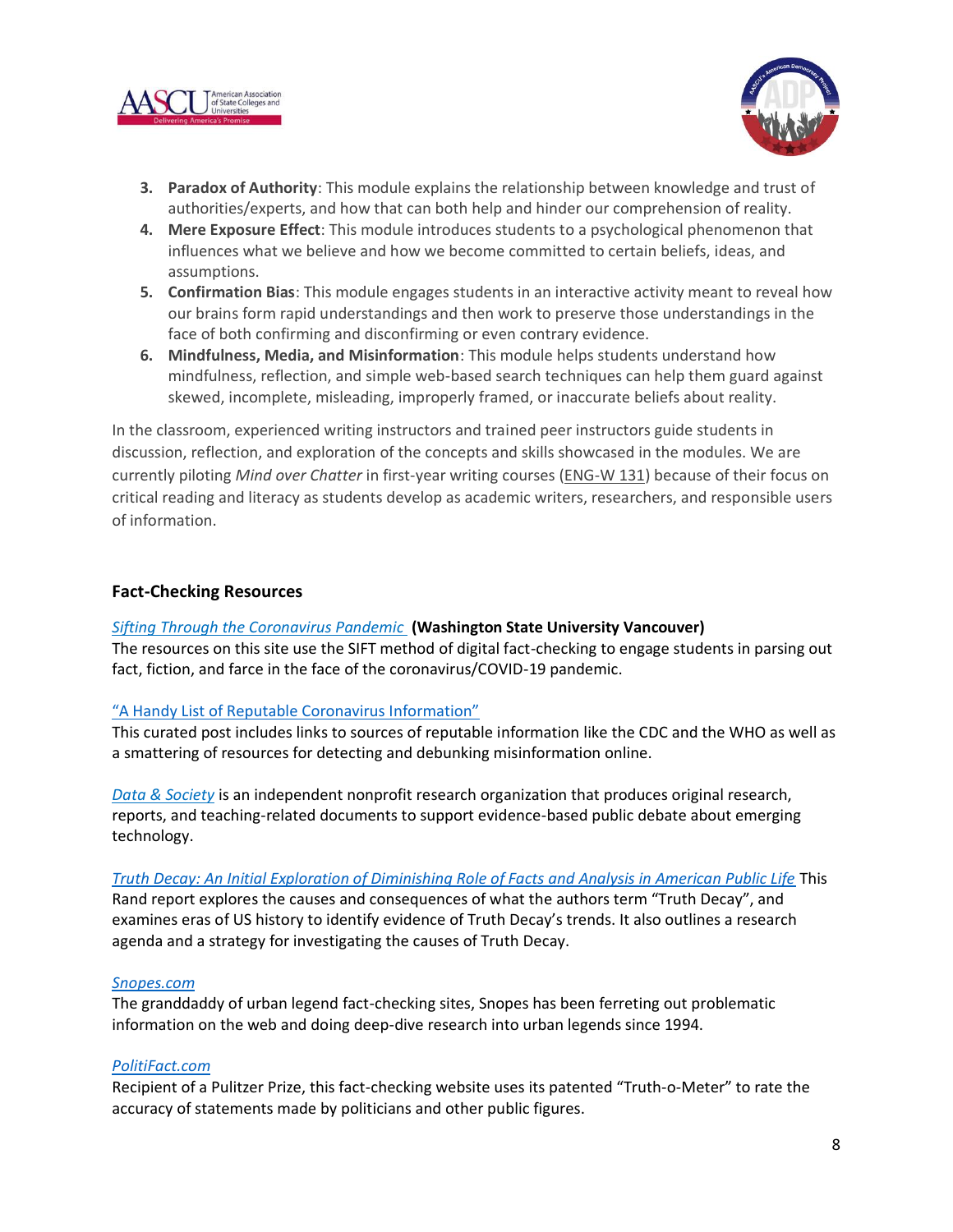



#### *[FactCheck.org](http://factcheck.org/)*

Published by the University of Pennsylvania's Annenberg Public Policy Center, this nonpartisan, nonprofit fact-checking website monitors the accuracy of statements made by politicians and others in positions of power.

#### *[Media Matters for America](http://mediamatters.org/)*

Launched in 2004, this nonprofit site is openly liberal in its political bias and its commitment to factchecking "conservative misinformation" ("About").

#### *[News Busters](http://newsbusters.org/)*

This site is a project of the conservative-leaning Media Research Center. Their mission is "to provide immediate exposure of national media bias, unfairness, inaccuracy, and occasional idiocy" ("AboutNewsBusters.org"). Consider these as well: [A Media Specialist's Guide to the Internet](https://mediaspecialistsguide.blogspot.com/2020/08/10-non-partisan-fact-checking-websites.html?) an interactive and nuanced [Media Bias Chart](https://www.adfontesmedia.com/interactive-media-bias-chart-2/) the New York Times [Tracking Viral Misinformation column](https://www.nytimes.com/live/2020/2020-election-misinformation-distortions#chinese-virologist-covid-19) a ["Spot the Troll" quiz](https://spotthetroll.org/)

### **Deliberative Dialogue/Civil Discourse Resources**

#### **"Times Talk" Example Tool Kit**

Updated September 2020 by Janet Hoffmann, Professor of Rhetoric, Coordinator of the American Democracy Project at Georgia College and State University

This guide provides a template for setting up and administering a Times Talk program at your college or university. It is based on the experience at Georgia College which was the first institution of higher learning in the United States to institute Times Talk on campus in 2005 by Political Science faculty member Gregg Kaufman.

Times Talk is a weekly discussion/conversation series on current issues and events. At Georgia College faculty, staff, students, and local community members meet at noon on Wednesdays to engage in a 50 minute lively dialogue about important issues reported in the *New York Times (NYT)*. Each conversation is facilitated by one or more faculty, staff, students, or local community members who choose the topic and background reading article(s). One or more articles in the *NYT* or other relevant credible information sources provide a starting point for each discussion. Our Times Talks are open to all campus and local community members, though your college or university will set your own guidelines based on your individual goals and constraints.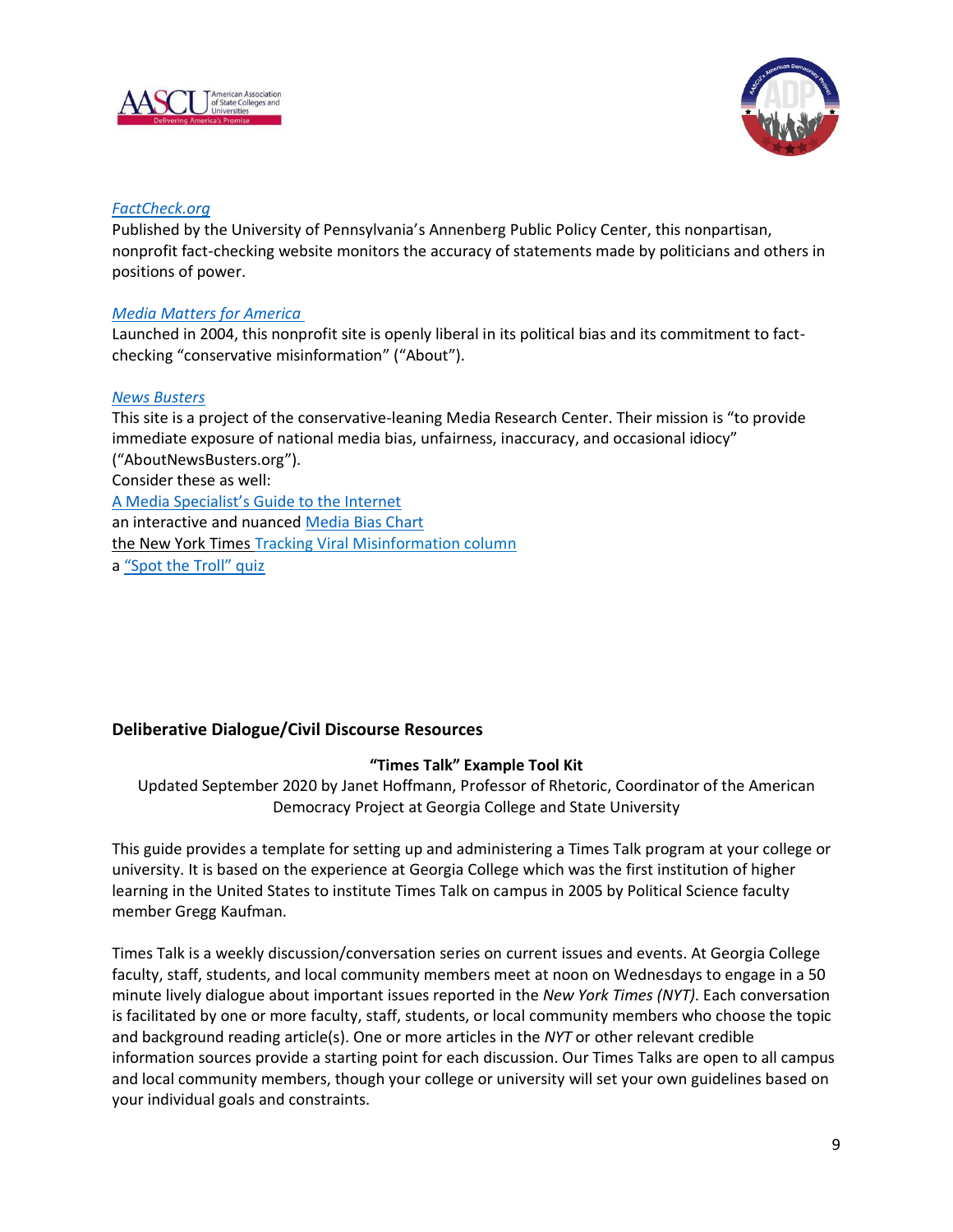



#### **Ten Basic Steps to Get Started**

- 1. **Choose a coordinator** to organize and administer the program and promote the series
- 2. **Determine a schedule, place, and time**. Weekly, semi-weekly, monthly? Your location should be central, accessible, conducive to conversation (allow for circular seating), and have access to parking if you are inviting people from off-campus. We have found the campus library best meets our needs. In terms of timing, keep it to 50-60 minutes ideally and think about what times of day/week there might be the fewest conflicts for the people you want to attend. Because we wanted to maximize staff and local community member access, we chose noon-12:50 for our weekly discussions, which also fit into class session times on Wednesdays.
- 3. **Recruit** faculty, staff, and students to facilitate discussions at the beginning of each semester. Prospective student facilitators may be drawn from specific courses or student organizations. Facilitators choose a topic and send one or more articles from the *Times* to the Times Talk coordinator ahead of their session.
- 4. **Promote** and disseminate the week's topic several days before the scheduled Times Talk. Use email, social media, and other university communication outlets. Include a URL link to the background article(s).
- 5. **Create** and strategically place Times Talk signs, posters, and banners around campus in places where they will be widely seen.
- 6. **Free food** helps! Arrange for food and/or beverages to nourish participants.
- 7. **Provide copies** of the background article(s) at the venue for those who might not have had a chance to read in advance.
- 8. **Welcome** the participants and announce the day's topic.
- 9. **Launch the discussion**. If necessary, assist the facilitator(s) in drawing as many people as possible into the conversation with a particular focus on student contributions.
- 10. **End promptly**. Thank the facilitator and participants and announce the next session's facilitator.

#### **50-minute Timeline Template**

- 1. The coordinator/host takes 2-3 minutes to a) welcome the participants, b) review discussion etiquette (silence devices, be present, actively participate, listen to understand, hear each other out, disagree respectfully, be brief), and c) introduce the day's discussion topic, the background NYT articles that will be referred to during the discussion, and the day's facilitator(s).
- 2. The facilitator(s) typically take(s) 10-15 minutes max to share their perspectives and insights on the topic question, integrating information from the background articles to set up a shared context or frame for the group discussion. The more interactive the facilitator can be the better, as Times Talk is designed to be a conversation rather than a lecture. When you meet FTF, I recommend you set up the seating in a circle (or use circular tables) to encourage participation.
- 3. As much as possible of the 50 minutes should be devoted to eliciting participant comments, perspectives, questions, and dialogue.
- 4. The host should give a 2 minute warning and hand it back to the facilitator(s) for their closing remarks, after which the host will thank everyone, invite them to stay for one on one conversation if they would like, and encourage everyone to attend the next scheduled Times Talk.
- 5. It is imperative to strictly adhere to the time limit and make sure to let everyone go at the designated end time, as people will need to get to classes and back to their offices on time.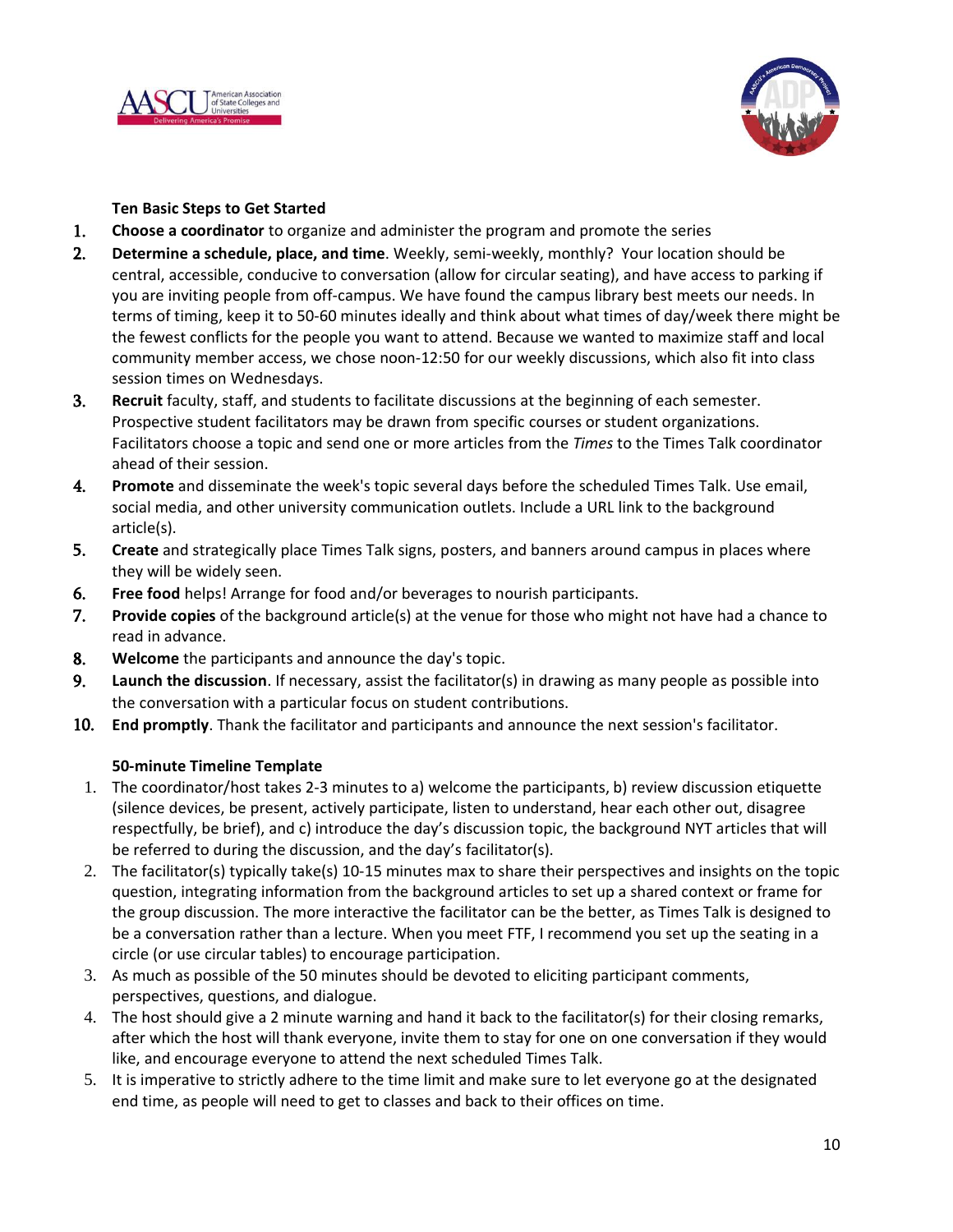



#### **Facilitator pre-discussion preparation tips**

- 1. We recommend that Times Talk discussion topic titles be composed to end with a question stem, so that participants are primed for a conversation and exploration of a variety of perspectives and insights rather than a lecture. For example: "Should the U.S. make college tuition free?"
- 2. Prepare a brief well formulated summary or key quotes from each background article. Be sure to define any necessary terms and explain any confusing aspects. If you have questions about anything in the article, more than likely everyone else does too. A good summary gets everyone on the same page. Odds are not everyone has read the article and a concise summary will help clarify terms and definitions and get the group thinking.
- 3. Bring prepared discussion questions and/or interactive breakout activities: Have a set of questions to ask to keep the discussion moving. Your questions should be a) about the article and/or issues surrounding it, b) help move the discussion/keep it going, c) be open-ended (who/what/when/why/how/where…) rather than yes/no. Try to have at least five prepared open-ended discussion question prompts. You might also use a mini-debate or breakout pair-share or small group format at any time to respond to the discussion questions and increase participant involvement. \*Note: A good first question to ask is if "anyone has any initial responses, comments, or concerns relating to the article?"

#### **Discussion moderating tips**

- 1. Limit your intro/summary to 10-12 minutes max and leave 35-40 minutes for the participants to interact and contribute.
- 2. Be comfortable waiting 20 seconds for a response to any question you throw out before you speak again. This is very hard but very necessary. Research tells us it takes up to that long for the receiver to process the question asked and formulate a response in their head, so make yourself count silently to 20 in your head while smiling and waiting for someone to respond. They will if you give them time, trust me. The rookie mistake is for the facilitator to move on or say something too quickly because they are uncomfortable with silence. Silence is your friend more often than you think for promoting good discussion.
- 3. Listen to each response and let the discussion develop authentically by encouraging piggybacking on previous comments and asking spontaneous follow-up questions. Trust the room. Odds are the discussion won't go exactly the way you planned and that is the beauty of a good conversation, you dive in and end up with unanticipated insights you hadn't imagined beforehand because of the variety and diversity of participant's contributions. As long as there is meaningful, lively, and relevant discussion it is a success!
- 4. If more than one person has an immediate response they would like to make to a particular prompt question, tell participants to raise their hand (virtually if not in ftf mode) and then "stack" them by giving each a number or noting their name if you know it so that they can put their hand down knowing you will get to them for that question.
- 5. If you are using a virtual platform like Zoom, set up the chat box options so that participants can only chat with everyone (disable the private chat function), and encourage them to respond with comments, questions, resource and article links in the chat box, and bring those questions and comments into the discussion.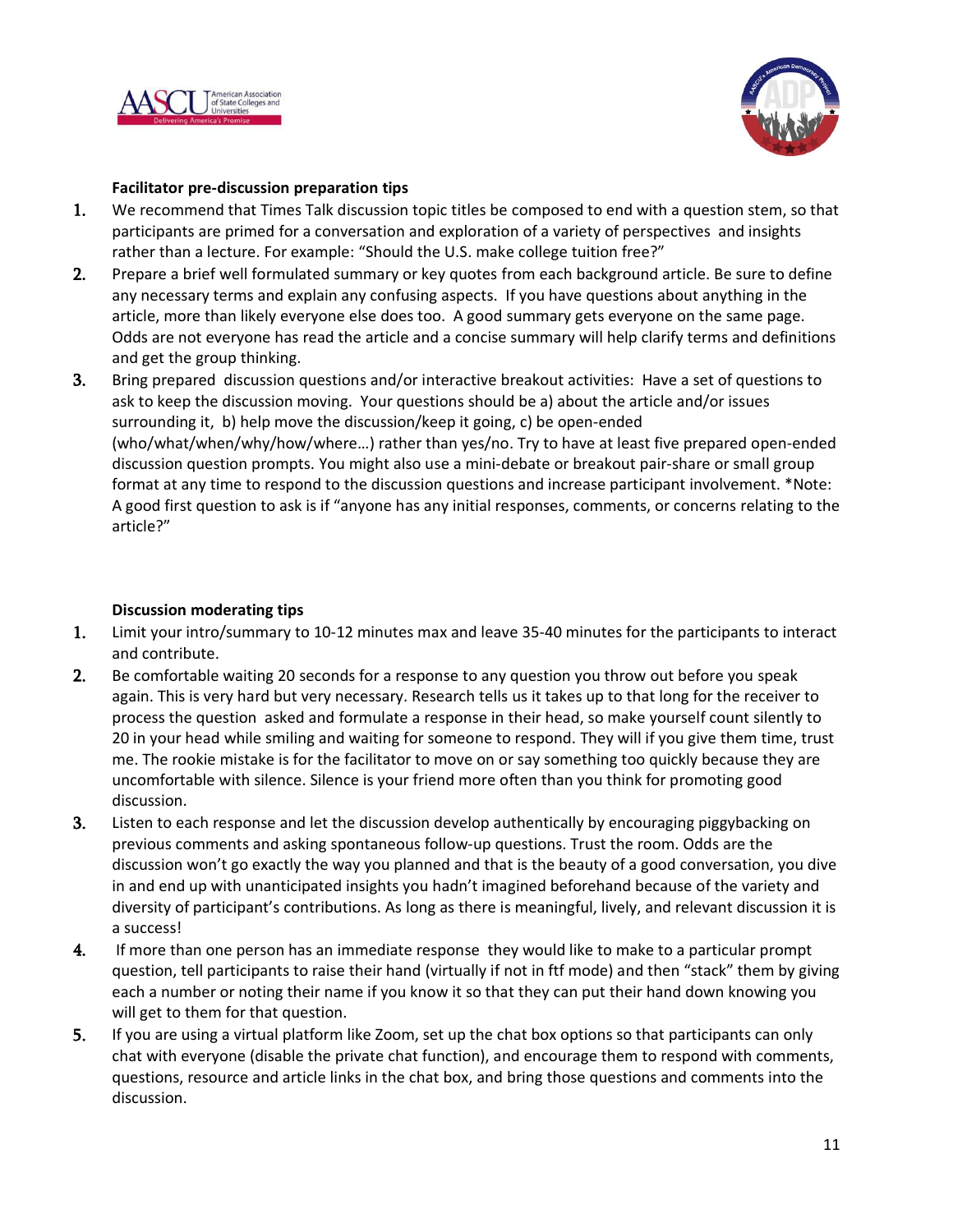



## 6. Draw from any examples below that may help you in the moment: Questions to stifle a dominator and/or enhance more participation:

- Thank you. What do others think about that?
- How would anybody else respond to the concerns just expressed?
- I'd like to create some space for those of you who have been quieter. Someone else?
- Would anyone we haven't heard from yet like to weigh in on this?
- What ideas haven't been expressed yet?
- Does that bring up anything for anyone?

Transition questions as you move from one issue/topic to the next

- Is there anything else anyone would like to add or respond to concerning this issue or point before we move on to the next?
- Let's have one more comment on this issue, and then we have to move on to a new topic.

Questions that re-direct misinformation from a participant

- Does anyone have a different perspective on that?
- (use the article) "the article states….How does that fit in with the information you just gave us?
- Would you give us a specific example to help clarify your point?

#### **Other Tips**

**Align with other events.** Hold Times Talks in coordination with related events on campus. At Georgie College, we hold a special constitutional Times Talk to coincide with Constitution Week.

**Coordinate with all your campus media programs.** We have a campus radio station, a local NPR affiliate radio station, a student-run television station and a student-run newspaper. We are able to provide half hour programming to our regional state-wide NPR radio audience via pre-recorded podcast interviews of our facilitators that go out the evening before our live Times Talks, which includes a 3-4 minute preview teaser via soundlcoud we send out with our live event announcements.

**Be flexible.** Sometimes local, national, or global events will dictate shifting the schedule to allow the time and space to discuss issues that are timely and relevant. Be prepared to revise the schedule as needed.

**Look for unexpected facilitators.** Faculty, staff and students are obvious choices as facilitators. Don't forget both alumni and the local community have a wealth of talent to draw upon too.

**Provide food**. Have we said this before? Like it or not, free food is a great incentive!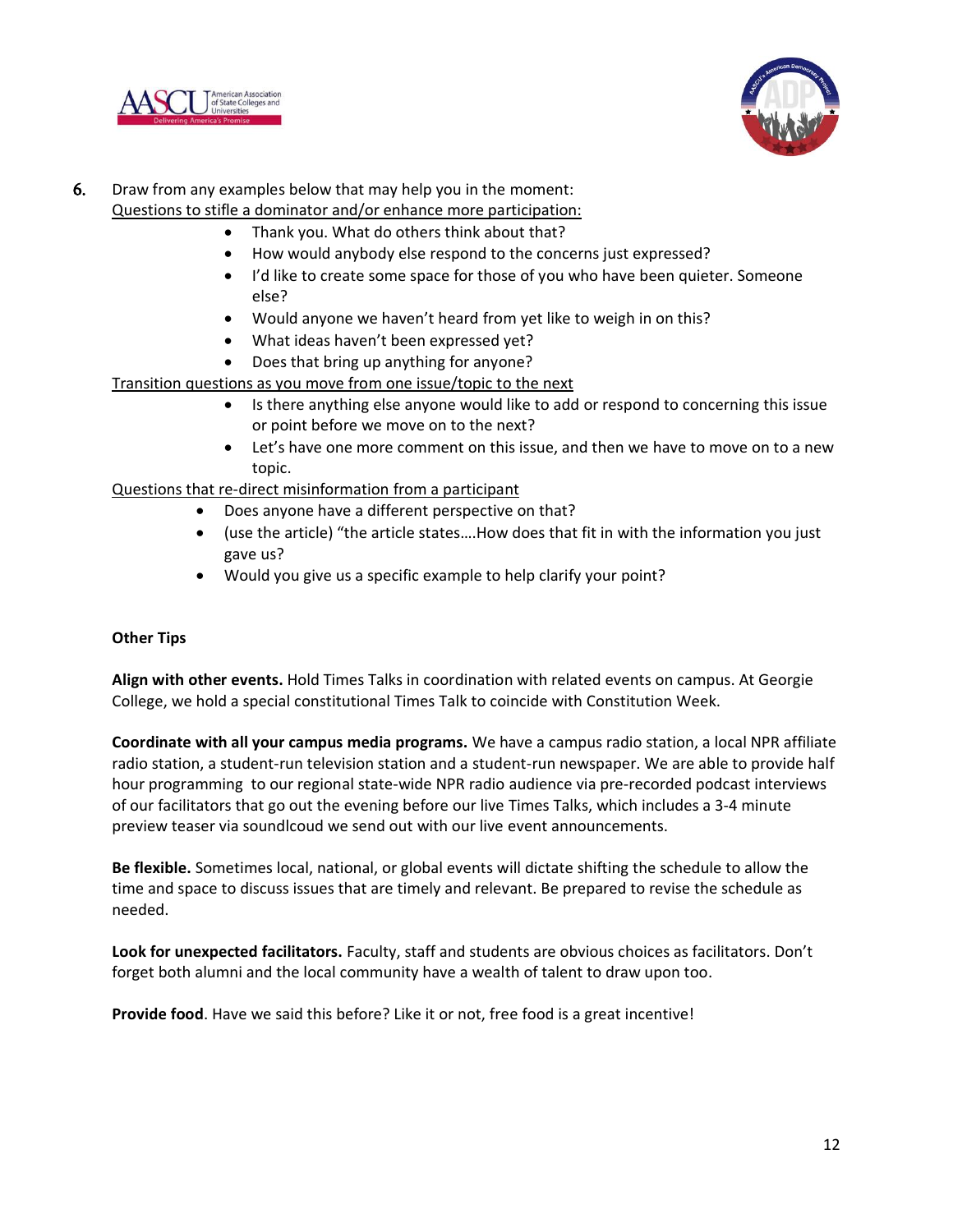



#### **Facilitating Difficult Election Conversations**

This guide was prepared by Dr. Carah Ong Whaley, associate director of the James Madison Center for Civic Engagement, to support faculty, staff, Resident Advisors, and students to engage in constructive conversations around the 2020 Elections, regardless of the outcomes.

#### **In This Guide:**

[Important](https://www.jmu.edu/civic/election-discussions.shtml#important-points) Points

Create agreed upon ground rules but provide open space for facilitated [discussion.](https://www.jmu.edu/civic/election-discussions.shtml#ground-rules)

Political [IdentiTree](https://www.jmu.edu/civic/election-discussions.shtml#identitree) Activity

Discuss why you are having the [conversation.](https://www.jmu.edu/civic/election-discussions.shtml#why-conversation)

Ask students to reflect on their own identities, [prejudices,](https://www.jmu.edu/civic/election-discussions.shtml#reflect) positions and biases and how these may impact their [perspective](https://www.jmu.edu/civic/election-discussions.shtml#reflect) on the election.

Ensure everyone has the opportunity to contribute and feel [understood.](https://www.jmu.edu/civic/election-discussions.shtml#common-text) Consider starting from a [common](https://www.jmu.edu/civic/election-discussions.shtml#common-text) text.

Lean in to politics and to [discrepancies](https://www.jmu.edu/civic/election-discussions.shtml#politics) between ideals and reality.

Pose [questions](https://www.jmu.edu/civic/election-discussions.shtml#grappling) that allow students to express how they feel or what they are grappling with.

News [information,](https://www.jmu.edu/civic/election-discussions.shtml#literacy) Media Literacy, and Election Perceptions

#### [Additional](https://www.jmu.edu/civic/election-discussions.shtml#resources) Resources

Resources from JMU [Counseling](https://www.jmu.edu/civic/election-discussions.shtml#counseling) Center

#### **Important Points**

- This has been a divisive [election,](https://www.pewresearch.org/politics/2020/10/09/amid-campaign-turmoil-biden-holds-wide-leads-on-coronavirus-unifying-the-country/) but we can work together to address pressing public problems and to cultivate a more just and inclusive democracy.
- JMU believes in the safe and peaceful transition of power (if one is required by the election outcome) as central to democratic societies.
- Diversity is an asset that makes us stronger and more creative when we are inclusive and ensure that everyone has equitable access, voice and participation in discussions and decision making.
- No one's existence should ever be questioned. We believe in the dignity of every human being and believe that everyone should thrive.
- Politicians don't always live up to democratic ideals.
- We may not know the election results on November 3rd. Election administration is facilitated by localities, local election boards, and state departments of elections. There may be challenges to the results. Be patient, but persistent and willing to question.

#### **Create agreed-upon ground rules but provide open space for facilitated discussion.**

Encourage collaboration over competition. Student reasoning improves when alternative viewpoints can be considered and engaged, and deliberation can help overcome polarization and reduce extremism.

#### **Ground rules might include:**

- Everyone's viewpoint counts equally.
- Share "air time." Especially online (e.g., on Zoom), there are lots of ways to contribute/participate that don't involve speaking, like in the chat box, an anonymous poll, etc.
- One person shares at a time.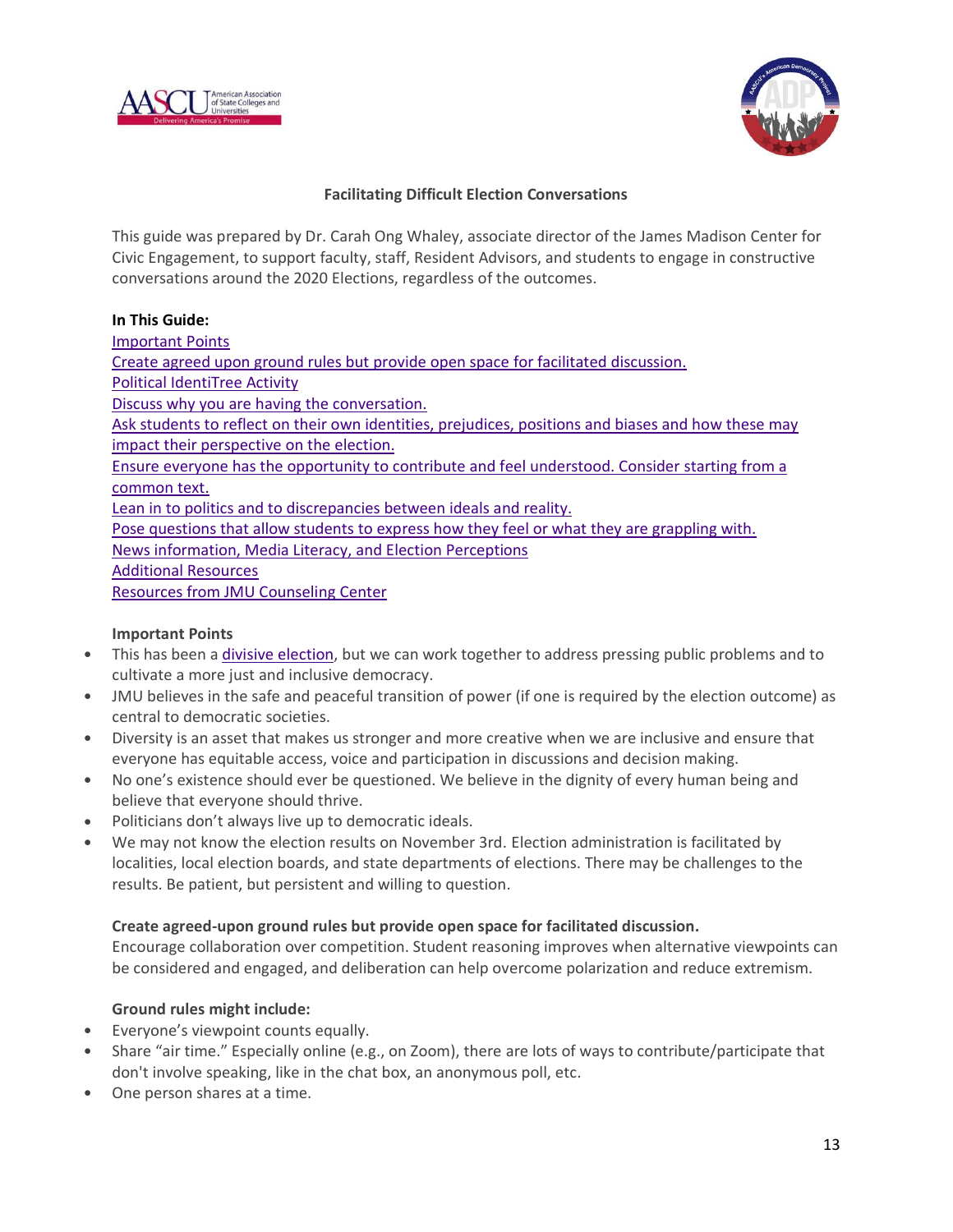



- If you are hurt or harmed, say so and say why.
- Individuals can disagree, but don't personalize it; critique the ideas, reasoning, and evidence, not the person
- There are diverse perspectives in this conversation and we can talk respectfully even if we don't all agree.
- Hate [speech](http://www.ala.org/advocacy/intfreedom/hate) will not be tolerated.
- This is not about changing minds. It's about listening and developing empathy and understanding.
- Avoid judgement and focus on listening with curiosity and for understanding.
- Confidentiality: what happens in the discussion, stays in the discussion.
- Consider adopting a "brave [space](http://www.gvsu.edu/cms4/asset/843249C9-B1E5-BD47-A25EDBC68363B726/from-safe-spaces-to-brave-spaces.pdf)" that allows people to take risks and speak candidly, but allows people to respond when it hurts their feelings and share why.



[Click](http://bit.ly/politicalidentitree) here for a presentation using a Political IdentiTree to facilitate conversations about how social identity impacts political identities and behavior.

#### **Discuss why you are having the conversation.**

Elections can raise many emotions and not everyone will be satisfied with the outcomes. We can still work together on the many issues facing our community, nation, and world, even if our candidate or political party is not in power. Voting in elections is one of many ways people can participate in and influence decision-making.

JMU [Civic](https://www.jmu.edu/civic/) has resources for other ways to get involved, including: public commenting on issues you care about to local boards and commissions; contacting elected and public officials about the issues you care about; or volunteering to fill the need of a local organization or community. Follow @JMUDukesVote on Insta for weekly ideas and resources.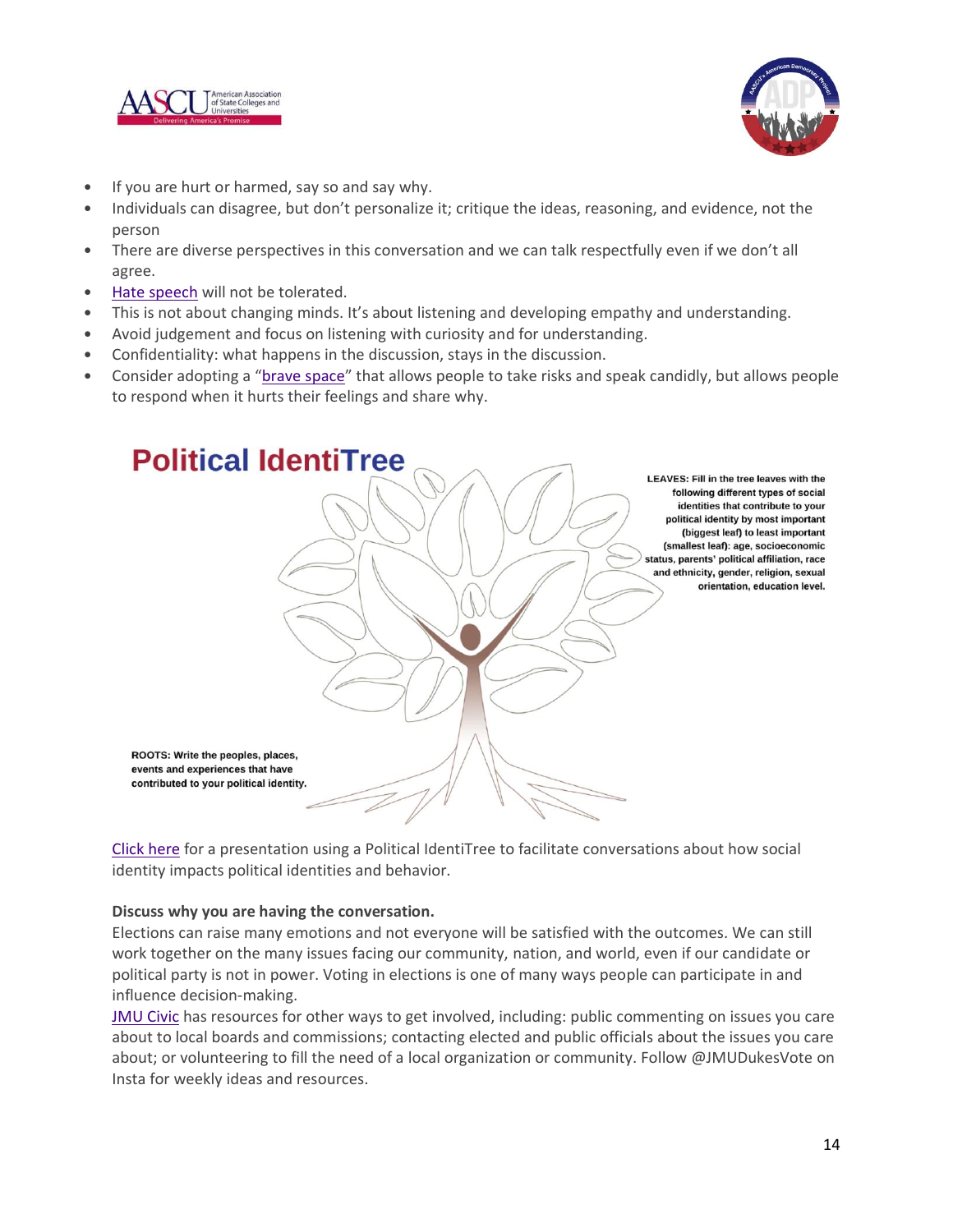



**Ask students to reflect on their own identities, prejudices, positions and biases and how these may impact their perspective on the election**

- Reflect on your own identity, biases, and prejudices and be willing to authentically share how it influenced your perceptions of or reactions to the election.
- As a child, were you around people who were engaged in politics through their participation and/or conversations? If so, what memories do you have about being engaged in politics? If not, did anyone ever speak about why they were not more active?
- When did you first become aware of having political opinions? What do you think shaped them? Have your political opinions changed during this election cycle? Why/why not?
- How do you think the events we're living through this year may be affecting your political beliefs? Why?
- How would you feel about the election if you had a different identity?
- Resource: Gender and [Intersectional](https://womenrun.rutgers.edu/barriers-to-progress/) Effects on Candidate Evaluation, Center for American Women and Politics, Rutgers University
- Resource: Voter [Attitudes](https://www.pewresearch.org/politics/2020/09/10/voters-attitudes-about-race-and-gender-are-even-more-divided-than-in-2016/) About Race and Gender Are More Divided than 2016, Pew Research Center.

### **Ensure everyone has the opportunity to contribute and feel understood. Consider starting from a common text.**

- Suggest students listen to a podcast or read a common article or text ahead of time. Then start the discussion around that text. Suggested resource: JMU Psychology Professor Dr. Benjamin Blankenship on election emotions and how we can cope. [https://www.jmu.edu/news/civic/2020/10-08-democracy](https://www.jmu.edu/news/civic/2020/10-08-democracy-matters-episode-36.shtml)[matters-episode-36.shtml](https://www.jmu.edu/news/civic/2020/10-08-democracy-matters-episode-36.shtml)
- Consider showing a photo or image from the election and asking for student responses to questions like: How does this image make you feel? What do you see in this image? How might someone from an opposing viewpoint from your own react to this image?
- JMU's Lisanby [Museum](https://www.jmu.edu/madisonart/digital_exhibition.shtml) has a current exhibit on voting rights. Use class time to explore a few of the images. Ask for student responses to the images and how their reactions may relate to feelings or experiences with the 2020 elections.

#### **Lean in to politics and to discrepancies between ideals and reality**

- Admit there are problems with political and partisan [divisions](https://www.pewresearch.org/politics/2019/12/17/in-a-politically-polarized-era-sharp-divides-in-both-partisan-coalitions/) in our country that make it difficult to solve public problems (e.g. climate change, immigration, etc.). Ask students for their ideas for addressing political divisions and for solving public problems.
- Students are knowledgeable about what is happening, but don't necessarily see politics and outcomes reflecting their knowledge, positionality, perspectives, or backgrounds. Ask them what they would like to see from elected leaders and from our government and for their ideas of how we might get there.

#### **Pose questions that allow students to express how they feel or what they are grappling with**

- What did the election mean to you?
- If you participated in the election, how did you feel about it? Why?
- Can you think of reasons why some people might be disappointed in the election outcome?
- Can you think of reasons why some people might be happy about the election outcome?
- How might those who have been historically underrepresented, marginalized, or minoritized feel about participating in the election or about the results? How can you uplift and support their perspectives and voices?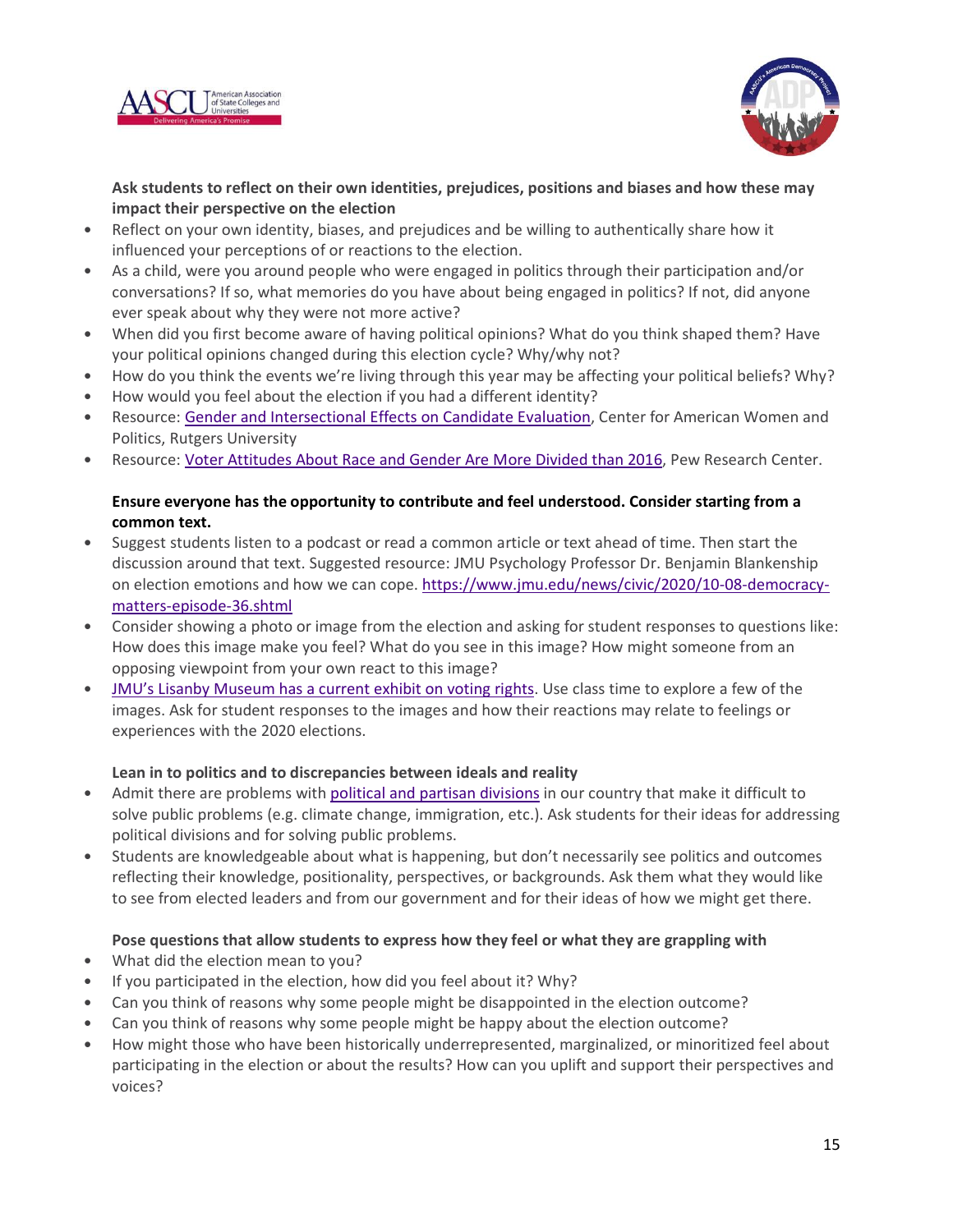



- What are ways you would like to see elected leaders work together on issues facing our community, nation, or world?
- What are some public issues that are important to you? How can you and others address those issues by engaging different levels of government and connecting with others in their community?
- What will you do to ensure we address issues facing our community, nation, or world? Offer some ideas: creating art, getting involved in student - like SGA - or community organizations, volunteering, providing research or expertise, uplift voices that are traditionally underrepresented, marginalized or minoritized, joining protests or petitions, writing public comments and attending local board and commission meetings on issues they care about, etc.).
- What barriers or challenges are there to addressing issues facing our community, nation and world? How can we overcome them?
- What is something that inspires you for the future of our democracy?
- What kind of reforms would like to see to make our democracy more just and inclusive?

#### **News Information, Media Literacy, and Election Perceptions**

- Ask students to reflect on how and from where they got news about the election.
- Show examples of how media sources can bias our perceptions of politics, elected officials, and trust in political institutions.
- Sources to explore with students: Pew [Research](https://www.journalism.org/2020/01/24/u-s-media-polarization-and-the-2020-election-a-nation-divided/) Center; Political Divides Heading Into [Election;](https://www.journalism.org/2020/09/16/political-divides-conspiracy-theories-and-divergent-news-sources-heading-into-2020-election/) [People](https://www.journalism.org/2020/07/30/americans-who-mainly-get-their-news-on-social-media-are-less-engaged-less-knowledgeable/) who get their news from social media are less [knowledgeable;](https://www.journalism.org/2020/07/30/americans-who-mainly-get-their-news-on-social-media-are-less-engaged-less-knowledgeable/) Many [Americans](https://www.journalism.org/2020/09/28/many-americans-get-news-on-youtube-where-news-organizations-and-independent-producers-thrive-side-by-side/) get news on YouTube.
- MIT Study: How "information [gerrymandering"](https://news.mit.edu/2019/information-gerrymandering-influences-voters-0904) influences voters.

#### **Additional Facilitation Resources**

- [Self-facilitation](https://livingroomconversations.org/) conversation starters from Living Room Conversations
- World Cafe [Method](http://www.theworldcafe.com/key-concepts-resources/world-cafe-method/)
- Respect [Differences?](https://democracyeducationjournal.org/home/vol22/iss2/1/) Challenging the Common Guidelines in Social Justice Education
- [Anti-Oppressive](https://aorta.coop/portfolio_page/anti-oppressive-facilitation/) Facilitation for Democratic Process